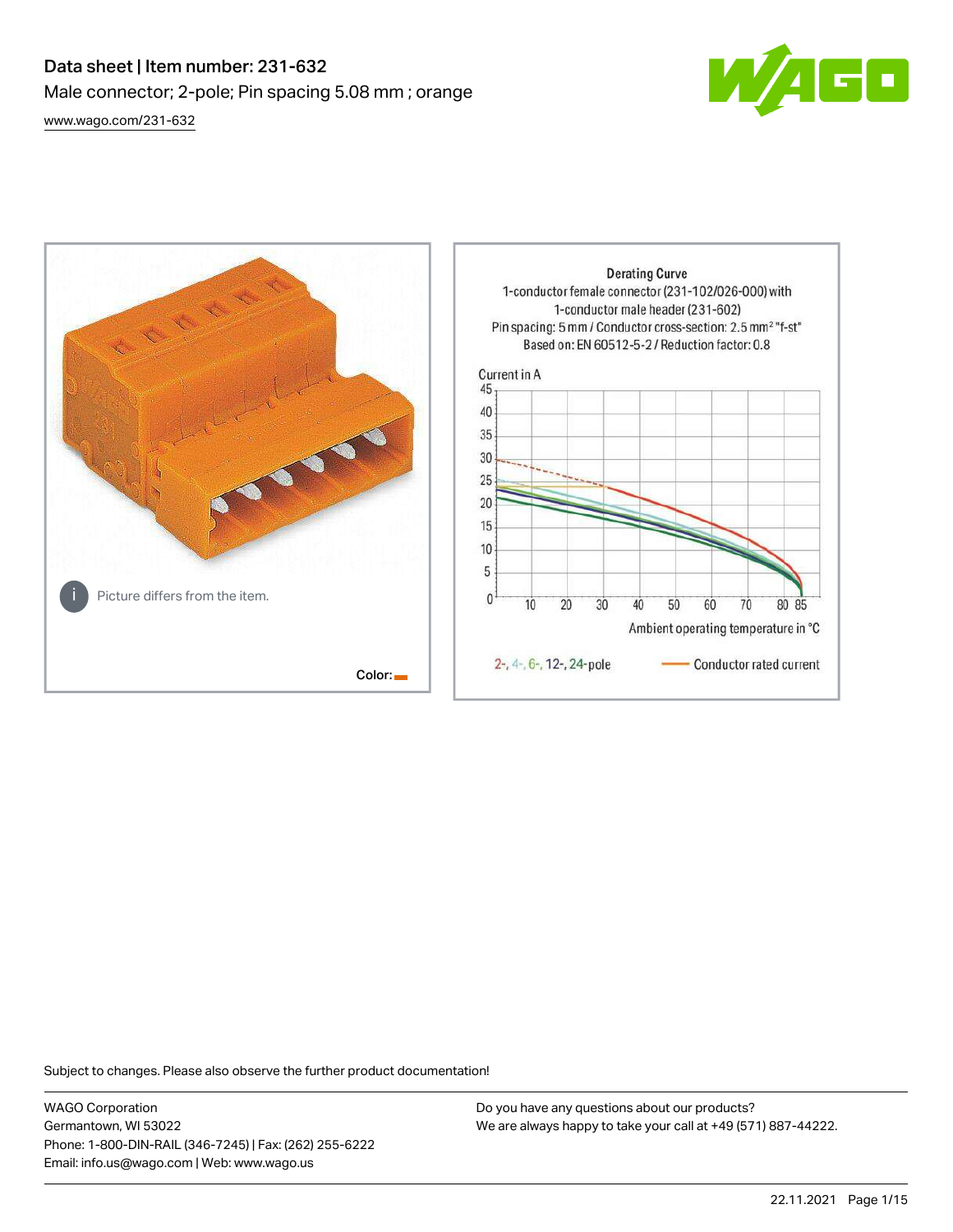[www.wago.com/231-632](http://www.wago.com/231-632)



Dimensions in mm

```
L = (pole no. -1) x pin spacing +8.2 mm
```
 $L_1 = L - 1.7$  mm

 $L_2 = L - 1.2$  mm

#### Item description

- $\blacksquare$ Universal connection for all conductor types
- Easy cable pre-assembly and on-unit wiring via vertical and horizontal CAGE CLAMP<sup>®</sup> actuation  $\blacksquare$
- П For wire-to-wire and board-to-wire connections
- $\blacksquare$ Versions available with snap-in mounting feet or flanges for panel or through-panel mounting

Subject to changes. Please also observe the further product documentation!

WAGO Corporation Germantown, WI 53022 Phone: 1-800-DIN-RAIL (346-7245) | Fax: (262) 255-6222 Email: info.us@wago.com | Web: www.wago.us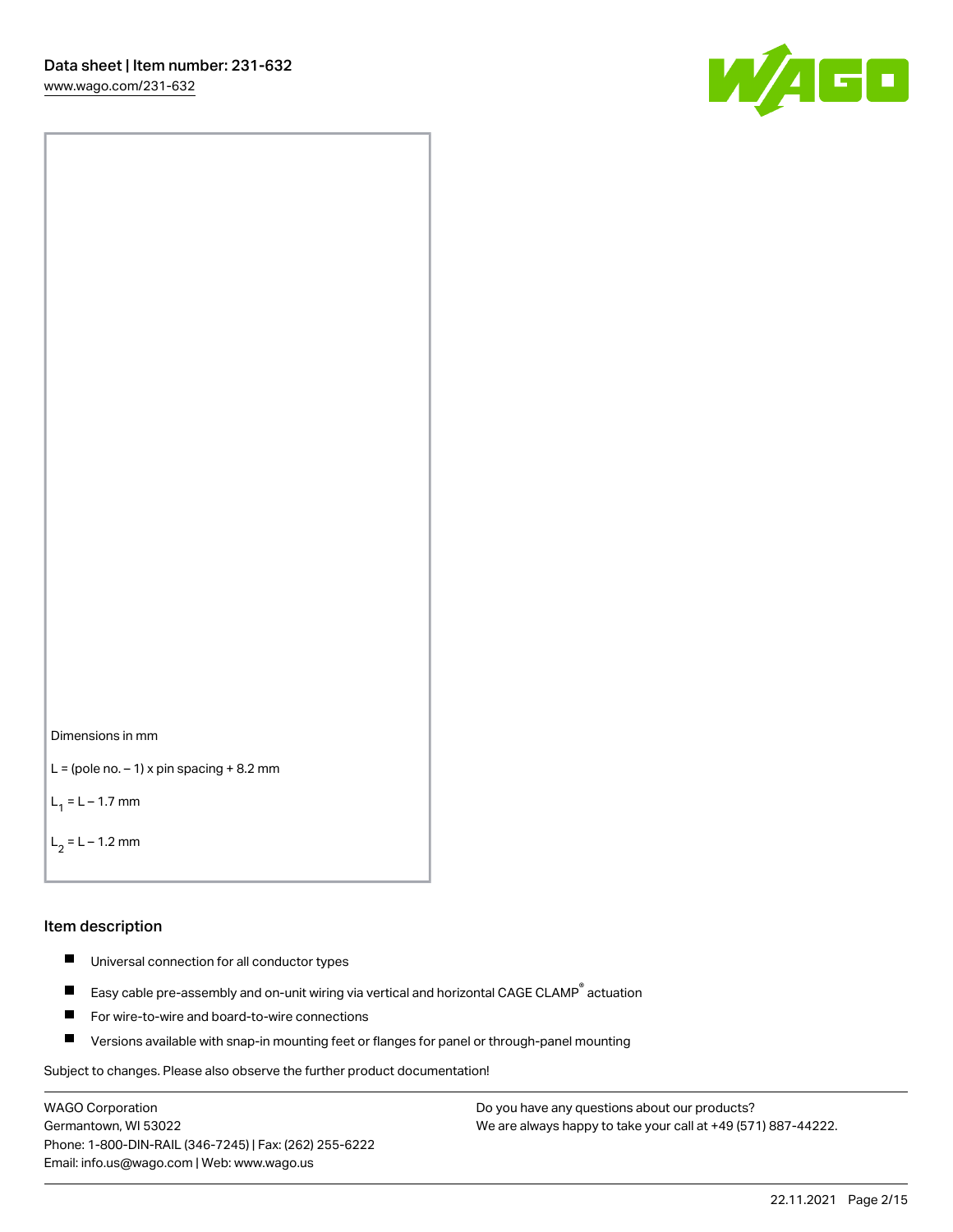$\blacksquare$ With coding fingers



#### Data Notes

| Safety information 1 | The MCS-MULTI CONNECTION SYSTEM includes connectors<br>without breaking capacity in accordance with DIN EN 61984. When<br>used as intended, these connectors must not be connected<br>/disconnected when live or under load. The circuit design should<br>ensure header pins, which can be touched, are not live when<br>unmated. |
|----------------------|-----------------------------------------------------------------------------------------------------------------------------------------------------------------------------------------------------------------------------------------------------------------------------------------------------------------------------------|
| Variants:            | Other pole numbers<br>Gold-plated or partially gold-plated contact surfaces<br>Other versions (or variants) can be requested from WAGO Sales or<br>configured at https://configurator.wago.com/                                                                                                                                   |

# Electrical data

# IEC Approvals

| Ratings per                 | IEC/EN 60664-1                                                       |
|-----------------------------|----------------------------------------------------------------------|
| Rated voltage (III / 3)     | 320 V                                                                |
| Rated surge voltage (III/3) | 4 <sub>kV</sub>                                                      |
| Rated voltage (III/2)       | 320 V                                                                |
| Rated surge voltage (III/2) | 4 <sub>k</sub> V                                                     |
| Nominal voltage (II/2)      | 630 V                                                                |
| Rated surge voltage (II/2)  | 4 <sub>k</sub> V                                                     |
| Rated current               | 12A                                                                  |
| Legend (ratings)            | (III / 2) $\triangleq$ Overvoltage category III / Pollution degree 2 |

# UL Approvals

| Approvals per                  | UL 1059 |
|--------------------------------|---------|
| Rated voltage UL (Use Group B) | 300 V   |
| Rated current UL (Use Group B) | 15 A    |
| Rated voltage UL (Use Group D) | 300 V   |
| Rated current UL (Use Group D) | 10 A    |

# Ratings per UL

| Rated voltage UL 1977 | 600 V |
|-----------------------|-------|
| Rated current UL 1977 | .     |

Subject to changes. Please also observe the further product documentation!

| <b>WAGO Corporation</b>                                | Do you have any questions about our products?                 |
|--------------------------------------------------------|---------------------------------------------------------------|
| Germantown. WI 53022                                   | We are always happy to take your call at +49 (571) 887-44222. |
| Phone: 1-800-DIN-RAIL (346-7245)   Fax: (262) 255-6222 |                                                               |
| Email: info.us@wago.com   Web: www.wago.us             |                                                               |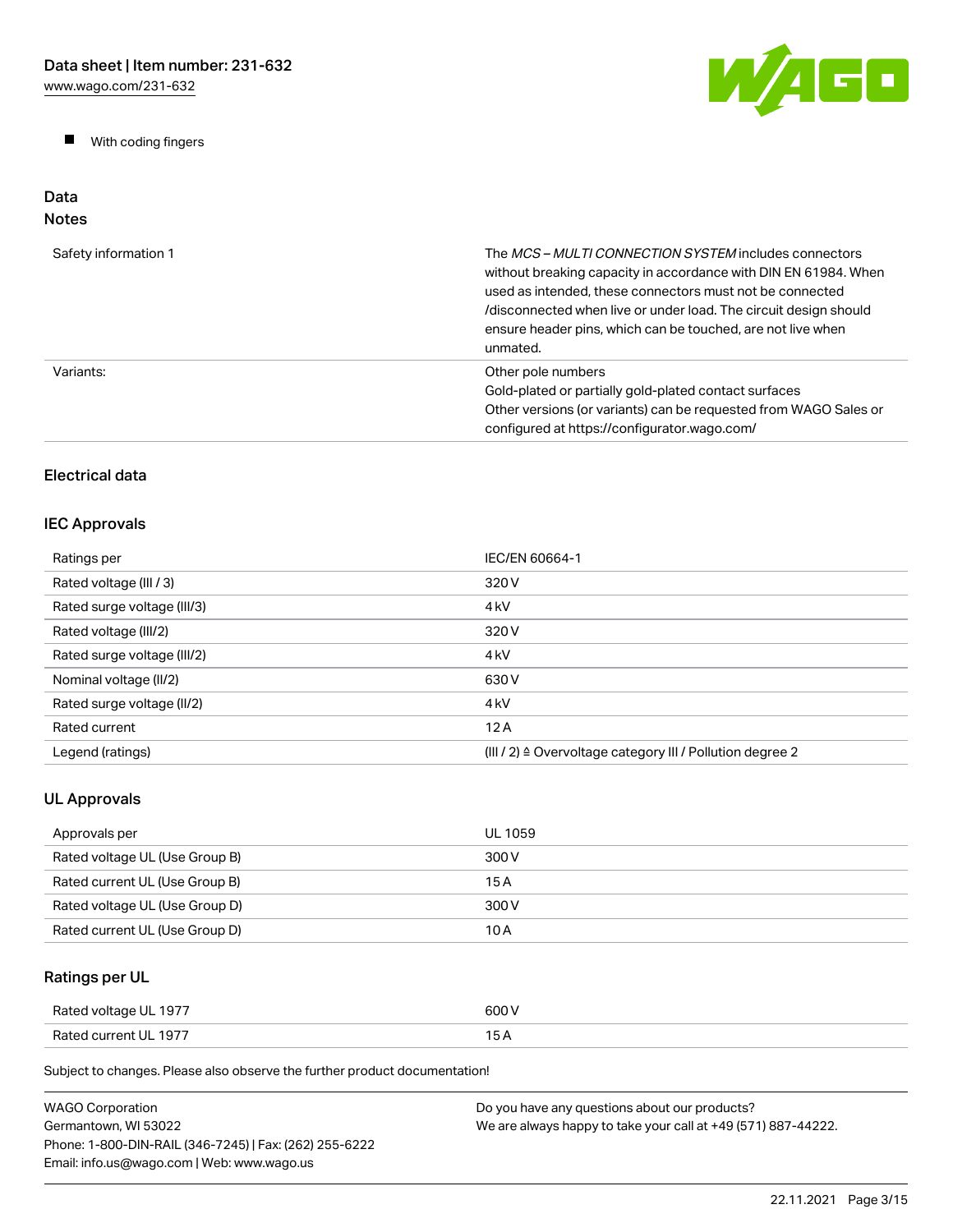

# CSA Approvals

| Approvals per                   | CSA   |
|---------------------------------|-------|
| Rated voltage CSA (Use Group B) | 300 V |
| Rated current CSA (Use Group B) | 15 A  |
| Rated voltage CSA (Use Group D) | 300 V |
| Rated current CSA (Use Group D) | 10 A  |

# Connection data

| Total number of connection points |  |
|-----------------------------------|--|
| Total number of potentials        |  |
| Number of connection types        |  |
| Number of levels                  |  |

#### Connection 1

| Connection technology                             | CAGE CLAMP®                            |
|---------------------------------------------------|----------------------------------------|
| Actuation type                                    | Operating tool                         |
| Solid conductor                                   | $0.082.5$ mm <sup>2</sup> / 28  12 AWG |
| Fine-stranded conductor                           | $0.082.5$ mm <sup>2</sup> / 28  12 AWG |
| Fine-stranded conductor; with insulated ferrule   | $0.251.5$ mm <sup>2</sup>              |
| Fine-stranded conductor; with uninsulated ferrule | $0.252.5$ mm <sup>2</sup>              |
| Strip length                                      | $89$ mm / 0.31  0.35 inch              |
| Number of poles                                   | 2                                      |
| Conductor entry direction to mating direction     | 0°                                     |

# Physical data

| Pin spacing | 5.08 mm / 0.2 inch    |
|-------------|-----------------------|
| Width       | 13.36 mm / 0.526 inch |
| Height      | 14.3 mm / 0.563 inch  |
| Depth       | 27.5 mm / 1.083 inch  |

## Plug-in connection

| Contact type (pluggable connector) | Male connector/plug |
|------------------------------------|---------------------|
| Connector (connection type)        | for conductor       |
| Mismating protection               | No                  |
| Locking of plug-in connection      | Without             |

Subject to changes. Please also observe the further product documentation!

| <b>WAGO Corporation</b>                                | Do you have any questions about our products?                 |
|--------------------------------------------------------|---------------------------------------------------------------|
| Germantown, WI 53022                                   | We are always happy to take your call at +49 (571) 887-44222. |
| Phone: 1-800-DIN-RAIL (346-7245)   Fax: (262) 255-6222 |                                                               |
| Email: info.us@wago.com   Web: www.wago.us             |                                                               |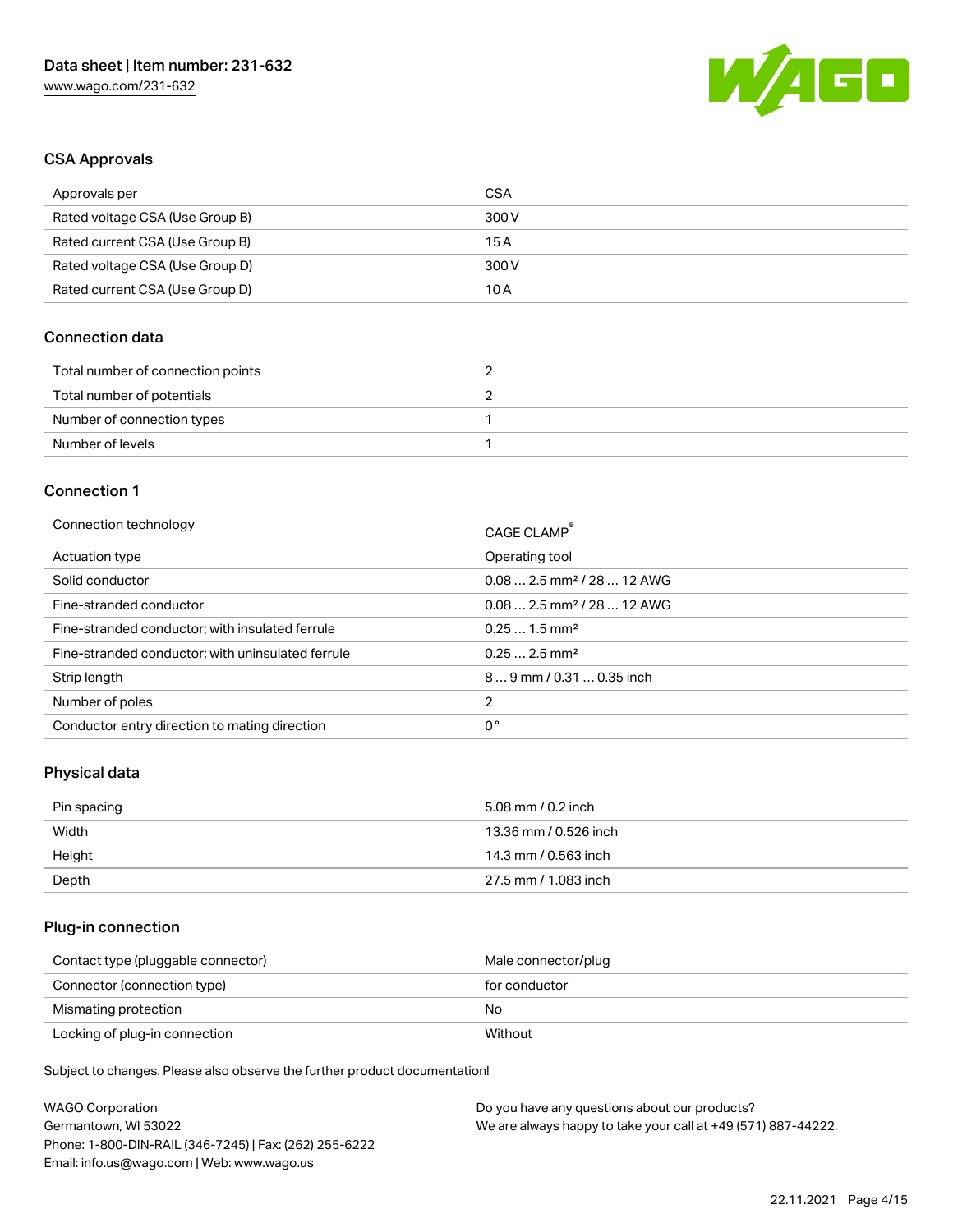

# Material data

| Color                       | orange                                |
|-----------------------------|---------------------------------------|
| Material group              |                                       |
| Insulation material         | Polyamide (PA66)                      |
| Flammability class per UL94 | V <sub>0</sub>                        |
| Clamping spring material    | Chrome nickel spring steel (CrNi)     |
| Contact material            | Electrolytic copper $(E_{\text{Cl}})$ |
| Contact plating             | tin-plated                            |
| Fire load                   | 0.063 MJ                              |
| Weight                      | 3.5 <sub>g</sub>                      |

## Environmental requirements

| Limit temperature range | +100 $^{\circ}$ C<br>-60  - |  |
|-------------------------|-----------------------------|--|
|-------------------------|-----------------------------|--|

## Commercial data

| <b>Product Group</b>  | 3 (Multi Conn. System) |
|-----------------------|------------------------|
| PU (SPU)              | 100 Stück              |
| Packaging type        | box                    |
| Country of origin     | <b>DE</b>              |
| <b>GTIN</b>           | 4044918259484          |
| Customs tariff number | 8536694040             |

## Approvals / Certificates

#### Country specific Approvals

| Logo | Approval                                     | <b>Additional Approval Text</b> | Certificate<br>name |
|------|----------------------------------------------|---------------------------------|---------------------|
|      | <b>CB</b><br><b>DEKRA Certification B.V.</b> | IEC 61984                       | NL-39756            |
|      | <b>CSA</b><br>DEKRA Certification B.V.       | C <sub>22.2</sub>               | 1466354             |
| EMA  | <b>KEMA/KEUR</b><br>DEKRA Certification B.V. | EN 61984                        | 2190761.01          |

Subject to changes. Please also observe the further product documentation!

| <b>WAGO Corporation</b>                                | Do you have any questions about our products?                 |
|--------------------------------------------------------|---------------------------------------------------------------|
| Germantown, WI 53022                                   | We are always happy to take your call at +49 (571) 887-44222. |
| Phone: 1-800-DIN-RAIL (346-7245)   Fax: (262) 255-6222 |                                                               |
| Email: info.us@wago.com   Web: www.wago.us             |                                                               |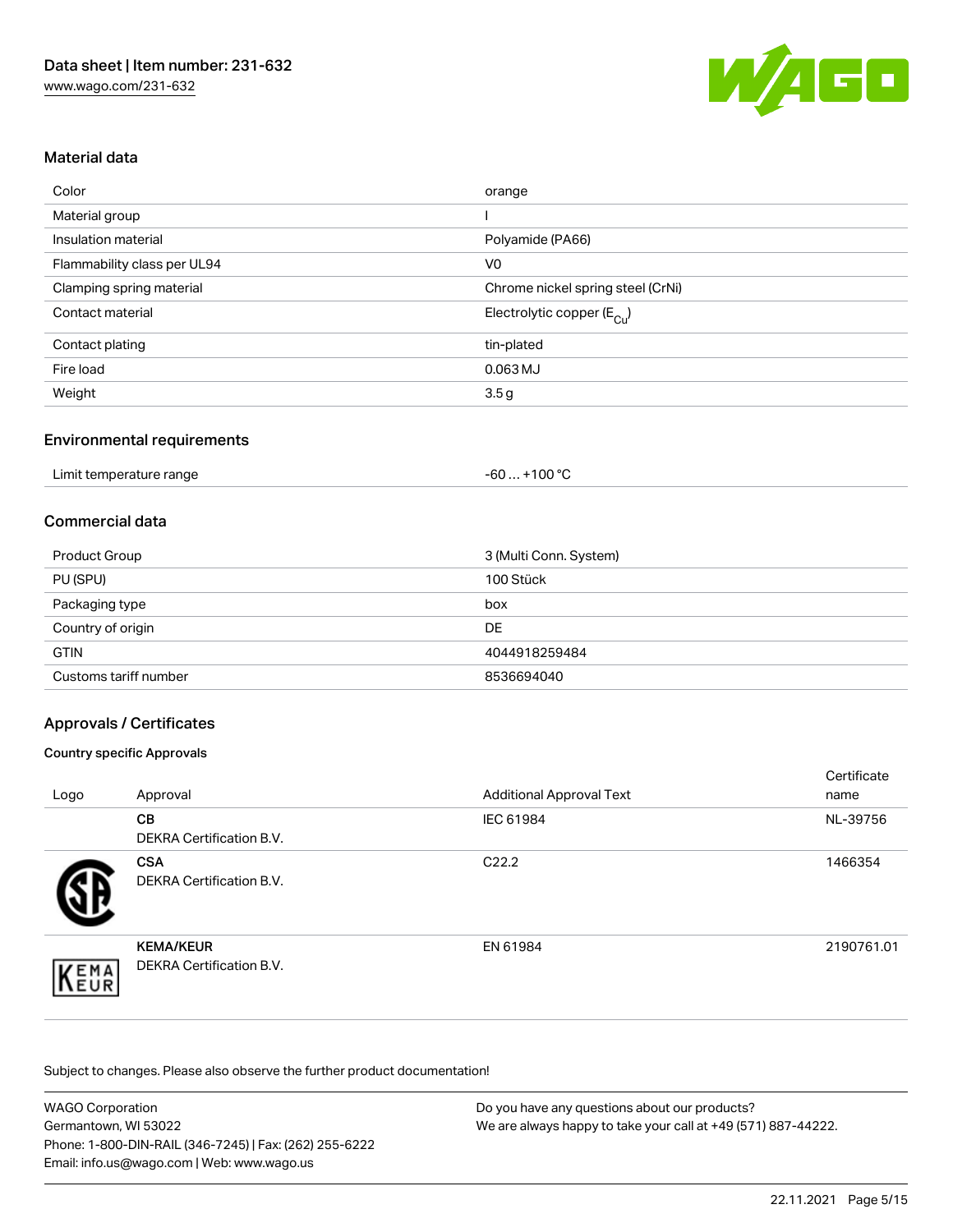

#### Ship Approvals

| Logo                | Approval                                                | <b>Additional Approval Text</b>                                                                     | Certificate<br>name               |
|---------------------|---------------------------------------------------------|-----------------------------------------------------------------------------------------------------|-----------------------------------|
| AB S                | <b>ABS</b><br>American Bureau of Shipping               |                                                                                                     | $19-$<br>HG1869876-<br><b>PDA</b> |
|                     | <b>DNV GL</b><br>Det Norske Veritas, Germanischer Lloyd | $\overline{\phantom{a}}$                                                                            | TAE000016Z                        |
|                     | LR.<br>Lloyds Register                                  | IEC 61984                                                                                           | 96/20035<br>(E5)                  |
| <b>UL-Approvals</b> |                                                         |                                                                                                     |                                   |
| Logo                | Approval                                                | <b>Additional Approval Text</b>                                                                     | Certificate<br>name               |
|                     | UL<br>UL International Germany GmbH                     | <b>UL 1977</b>                                                                                      | E45171                            |
|                     | <b>UR</b><br>Underwriters Laboratories Inc.             | <b>UL 1059</b>                                                                                      | E45172                            |
| Counterpart         |                                                         |                                                                                                     |                                   |
|                     | Item no.2231-302/008-000<br>conductor per pole; orange  | Female plug; 2-pole; push-button; snap-in mounting feet; 12 AWG max; pin spacing 5.08 mm; 1-        | www.wago.com/2231-302<br>/008-000 |
|                     | Item no.2231-302/026-000                                | Female plug; 2-pole; push-button; 12 AWG max; pin spacing 5.08 mm; 1-conductor per pole; orange     | www.wago.com/2231-302<br>/026-000 |
|                     | Item no.2231-302/031-000<br>pole; orange                | Female plug; 2-pole; push-button; mounting flange; 12 AWG max; pin spacing 5.08 mm; 1-conductor per | www.wago.com/2231-302<br>/031-000 |
|                     | Item no.2231-302/037-000<br>pole; orange                | Female plug; 2-pole; push-button; locking lever; 12 AWG max; pin spacing 5.08 mm; 1-conductor per   | www.wago.com/2231-302<br>/037-000 |
|                     | Item no.2231-302/102-000                                |                                                                                                     |                                   |

Female plug; 2-pole; push-button; with integrated end plate;12 AWG max; pin spacing 5.08 mm;1-

conductor per pole; orange Item no.231-2302/037-000

[www.wago.com/231-2302](https://www.wago.com/231-2302/037-000)

[www.wago.com/2231-302](https://www.wago.com/2231-302/102-000)

[/102-000](https://www.wago.com/2231-302/102-000)

Subject to changes. Please also observe the further product documentation!

WAGO Corporation Germantown, WI 53022 Phone: 1-800-DIN-RAIL (346-7245) | Fax: (262) 255-6222 Email: info.us@wago.com | Web: www.wago.us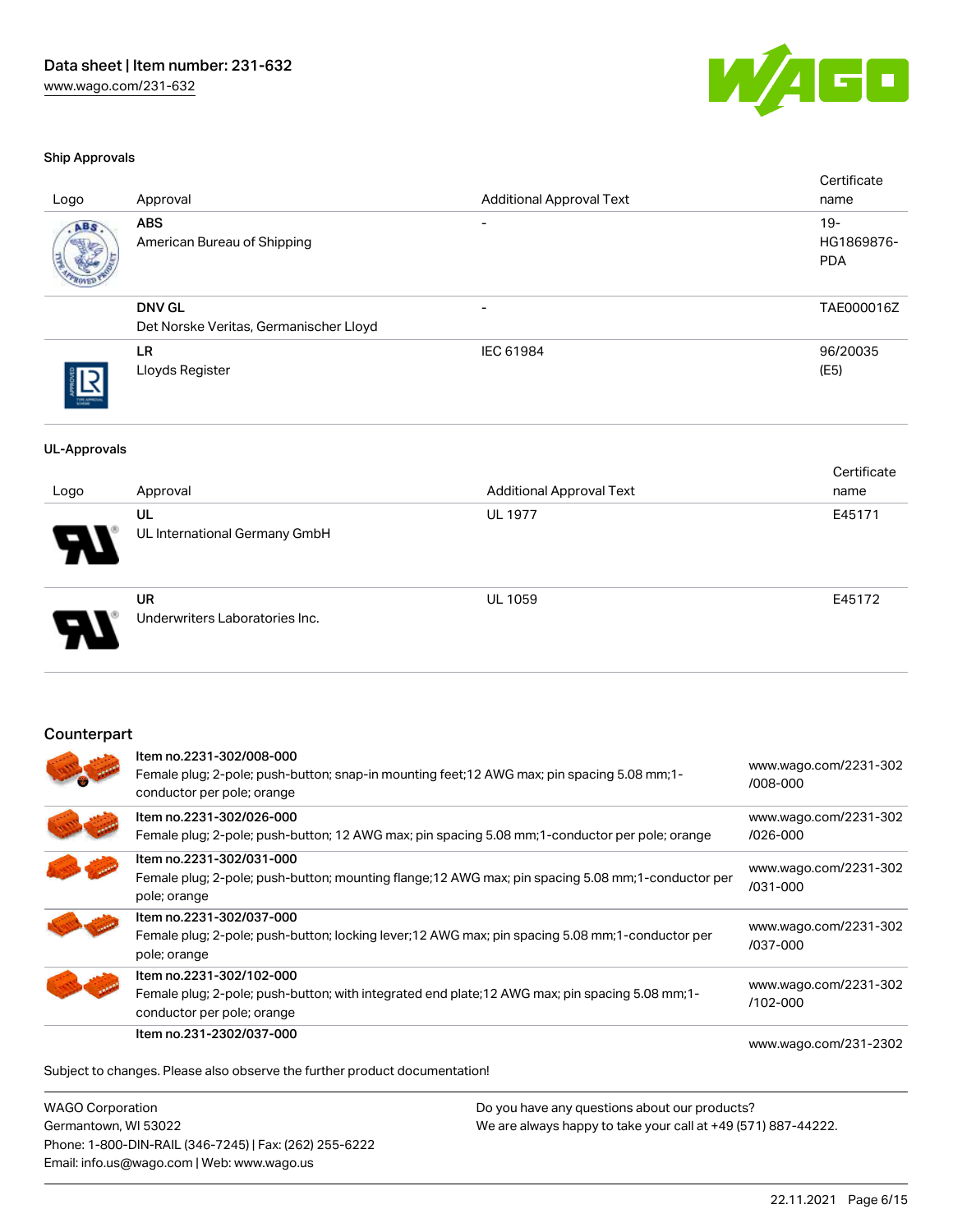[www.wago.com/231-632](http://www.wago.com/231-632)



| 2-conductor female connector; Push-in CAGE CLAMP®; 2.5 mm <sup>2</sup> ; Pin spacing 5.08 mm; 2-pole; Lateral<br>locking levers; 2,50 mm <sup>2</sup> ; orange                                | /037-000                          |
|-----------------------------------------------------------------------------------------------------------------------------------------------------------------------------------------------|-----------------------------------|
| Item no.231-2302/026-000<br>2-conductor female connector; Push-in CAGE CLAMP®; 2.5 mm <sup>2</sup> ; Pin spacing 5.08 mm; 2-pole; with<br>integrated end plate; 2,50 mm <sup>2</sup> ; orange | www.wago.com/231-2302<br>/026-000 |
| Item no.231-302/008-000<br>Female plug; 2-pole; snap-in mounting feet; 12 AWG max; pin spacing 5.08 mm; 1 conductor per pole;<br>orange                                                       | www.wago.com/231-302<br>/008-000  |
| Item no.231-302/026-000<br>Female plug; 2-pole; 12 AWG max; pin spacing 5.08 mm; 1 conductor per pole; orange                                                                                 | www.wago.com/231-302<br>/026-000  |
| Item no.231-302/037-000<br>Female plug; 2-pole; locking lever; 12 AWG max; pin spacing 5.08 mm; 1 conductor per pole; orange                                                                  | www.wago.com/231-302<br>/037-000  |
| Item no.231-302/031-000<br>Female plug; 2-pole; mounting flange; 12 AWG max; pin spacing 5.08 mm; 1 conductor per pole; orange                                                                | www.wago.com/231-302<br>/031-000  |
| Item no.232-162<br>THT female header; straight; Pin spacing 5.08 mm; 2-pole; 0.6 x 1.0 mm solder pin; orange                                                                                  | www.wago.com/232-162              |
| Item no.231-302/102-000<br>Female plug; 2-pole; with integrated end plate; 12 AWG max; pin spacing 5.08 mm; 1 conductor per pole;<br>orange                                                   | www.wago.com/231-302<br>/102-000  |
| Item no.232-162/031-000<br>THT female header; straight; Pin spacing 5.08 mm; 2-pole; clamping collar; 0.6 x 1.0 mm solder pin;<br>orange                                                      | www.wago.com/232-162<br>/031-000  |
| Item no.232-162/047-000<br>THT female header; straight; Pin spacing 5.08 mm; 2-pole; Spacer flange; 0.6 x 1.0 mm solder pin; orange /047-000                                                  | www.wago.com/232-162              |
| Item no.232-162/039-000<br>THT female header; straight; Pin spacing 5.08 mm; 2-pole; Locking lever; 0.6 x 1.0 mm solder pin; orange /039-000                                                  | www.wago.com/232-162              |
| Item no.232-262<br>THT female header; angled; Pin spacing 5.08 mm; 2-pole; 0.6 x 1.0 mm solder pin; orange                                                                                    | www.wago.com/232-262              |
| Item no.232-262/031-000<br>THT female header; angled; Pin spacing 5.08 mm; 2-pole; clamping collar; 0.6 x 1.0 mm solder pin; orange /031-000                                                  | www.wago.com/232-262              |
|                                                                                                                                                                                               |                                   |

Subject to changes. Please also observe the further product documentation!

WAGO Corporation Germantown, WI 53022 Phone: 1-800-DIN-RAIL (346-7245) | Fax: (262) 255-6222 Email: info.us@wago.com | Web: www.wago.us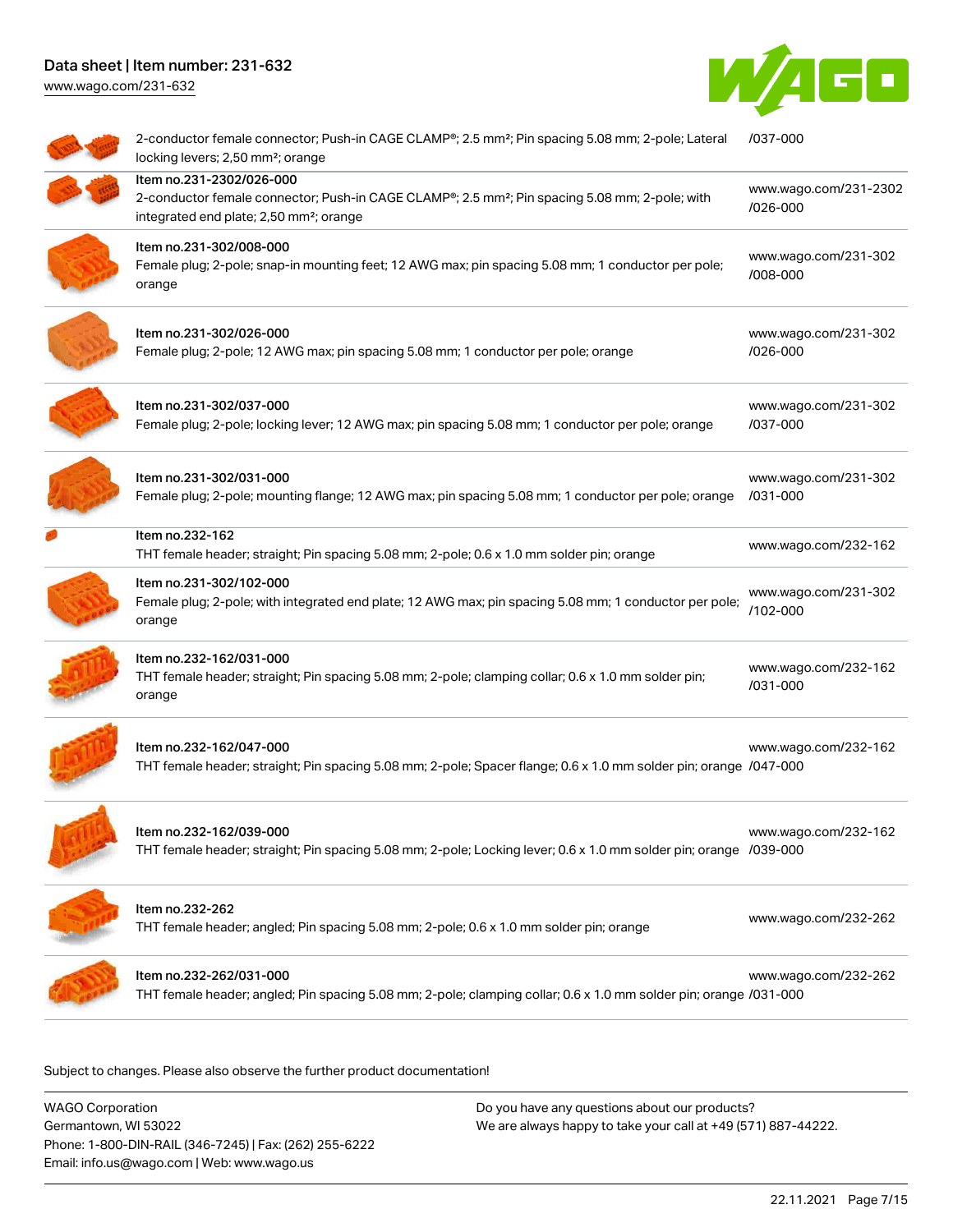[www.wago.com/231-632](http://www.wago.com/231-632)



[www.wago.com/232-262](https://www.wago.com/232-262/039-000)

[www.wago.com/232-262](https://www.wago.com/232-262/047-000)



#### Item no.232-262/039-000

THT female header; angled; Pin spacing 5.08 mm; 2-pole; Locking lever; 0.6 x 1.0 mm solder pin; orange [/039-000](https://www.wago.com/232-262/039-000)

#### Item no.232-262/047-000

THT female header; angled; Pin spacing 5.08 mm; 2-pole; Spacer flange; 0.6 x 1.0 mm solder pin; orange [/047-000](https://www.wago.com/232-262/047-000)

Optional accessories

# Marking accessories

| Marking strip  |                                                                                                                                                                                                 |                                  |
|----------------|-------------------------------------------------------------------------------------------------------------------------------------------------------------------------------------------------|----------------------------------|
|                | Item no.: 210-331/508-103<br>Marking strips; as a DIN A4 sheet; MARKED; 1-12 (200x); Height of marker strip: 2.3 mm/0.091 in; Strip<br>length 182 mm; Horizontal marking; Self-adhesive; white  | www.wago.com/210-331<br>/508-103 |
|                | Item no.: 210-331/508-104<br>Marking strips; as a DIN A4 sheet; MARKED; 13-24 (200x); Height of marker strip: 2.3 mm/0.091 in; Strip<br>length 182 mm; Horizontal marking; Self-adhesive; white | www.wago.com/210-331<br>/508-104 |
|                | Item no.: 210-332/508-202<br>Marking strips; as a DIN A4 sheet; MARKED; 1-16 (160x); Height of marker strip: 3 mm; Strip length 182<br>mm; Horizontal marking; Self-adhesive; white             | www.wago.com/210-332<br>/508-202 |
|                | Item no.: 210-332/508-204<br>Marking strips; as a DIN A4 sheet; MARKED; 17-32 (160x); Height of marker strip: 3 mm; Strip length<br>182 mm; Horizontal marking; Self-adhesive; white            | www.wago.com/210-332<br>/508-204 |
|                | Item no.: 210-332/508-206<br>Marking strips; as a DIN A4 sheet; MARKED; 33-48 (160x); Height of marker strip: 3 mm; Strip length<br>182 mm; Horizontal marking; Self-adhesive; white            | www.wago.com/210-332<br>/508-206 |
|                | Item no.: 210-332/508-205<br>Marking strips; as a DIN A4 sheet; MARKED; 1-32 (80x); Height of marker strip: 3 mm; Strip length 182<br>mm; Horizontal marking; Self-adhesive; white              | www.wago.com/210-332<br>/508-205 |
| <b>Tools</b>   |                                                                                                                                                                                                 |                                  |
| Operating tool |                                                                                                                                                                                                 |                                  |
|                | Item no.: 209-130<br>Operating tool; suitable for 264, 280 and 281 Series; 1-way; of insulating material; white                                                                                 | www.wago.com/209-130             |
|                | Item no.: 209-132<br>Operating tool; for connecting comb-style jumper bar; 2-way; of insulating material                                                                                        | www.wago.com/209-132             |
|                | Item no.: 210-657<br>Operating tool; Blade: 3.5 x 0.5 mm; with a partially insulated shaft; short; multicoloured                                                                                | www.wago.com/210-657             |
|                | Item no.: 210-720<br>Operating tool; Blade: 3.5 x 0.5 mm; with a partially insulated shaft; multicoloured                                                                                       | www.wago.com/210-720             |
|                |                                                                                                                                                                                                 |                                  |

Subject to changes. Please also observe the further product documentation!

WAGO Corporation Germantown, WI 53022 Phone: 1-800-DIN-RAIL (346-7245) | Fax: (262) 255-6222 Email: info.us@wago.com | Web: www.wago.us Do you have any questions about our products? We are always happy to take your call at +49 (571) 887-44222.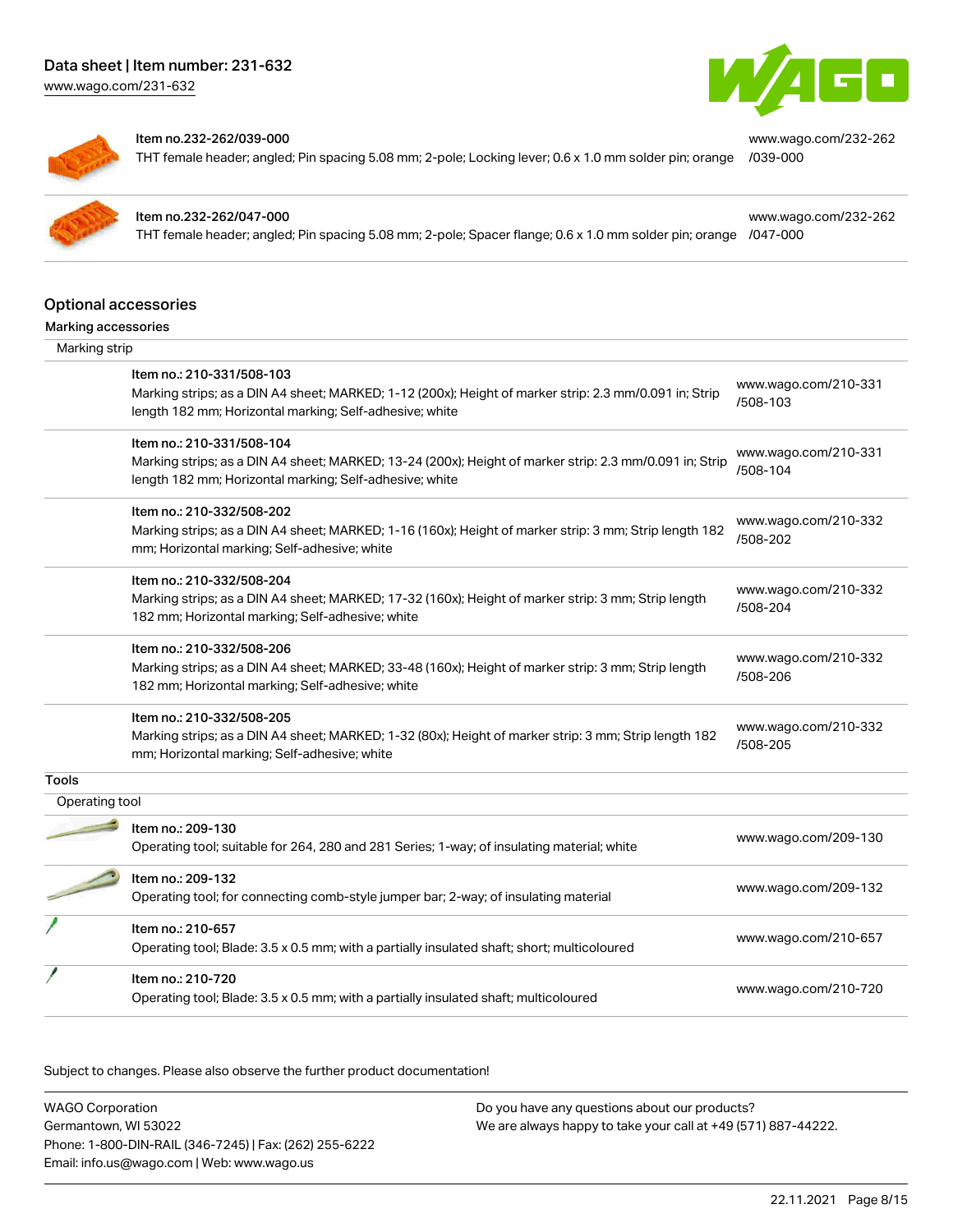# Data sheet | Item number: 231-632 [www.wago.com/231-632](http://www.wago.com/231-632)

Item no.: 231-131 Operating tool; made of insulating material; 1-way; loose; white [www.wago.com/231-131](http://www.wago.com/231-131) Item no.: 231-291 Operating tool; made of insulating material; 1-way; loose; red [www.wago.com/231-291](http://www.wago.com/231-291) Item no.: 280-432 ntem no... 200 402<br>Operating tool; made of insulating material; 2-way; white [www.wago.com/280-432](http://www.wago.com/280-432) Item no.: 280-434 ntem no... 200 404<br>Operating tool; made of insulating material; 4-way [www.wago.com/280-434](http://www.wago.com/280-434) Item no.: 280-437 ntem no... 200 407<br>Operating tool; made of insulating material; 7-way [www.wago.com/280-437](http://www.wago.com/280-437) Item no.: 280-440 Operating tool; made of insulating material; 10-way [www.wago.com/280-440](http://www.wago.com/280-440) Item no.: 280-435 Operating tool; made of insulating material; 5-way; gray [www.wago.com/280-435](http://www.wago.com/280-435) Next the second top [www.wago.com/280-436](http://www.wago.com/280-436)<br>Operating tool; made of insulating material; 6-way www.wago.com/280-436 Next the second top [www.wago.com/280-438](http://www.wago.com/280-438)<br>Operating tool; made of insulating material; 8-way www.wago.com/280-438 Next the second top [www.wago.com/280-433](http://www.wago.com/280-433)<br>Operating tool; made of insulating material; 3-way www.wago.com/280-433 Insulation stop; 0.75 - 1 mm<sup>2</sup>; dark gray [www.wago.com/231-672](http://www.wago.com/231-672) www.wago.com/231-672 Insulation stop; 0.08-0.2 mm<sup>2</sup> / 0.2 mm<sup>2</sup> "s"; white [www.wago.com/231-670](http://www.wago.com/231-670) www.wago.com/231-670

Subject to changes. Please also observe the further product documentation!

WAGO Corporation Germantown, WI 53022 Phone: 1-800-DIN-RAIL (346-7245) | Fax: (262) 255-6222 Email: info.us@wago.com | Web: www.wago.us





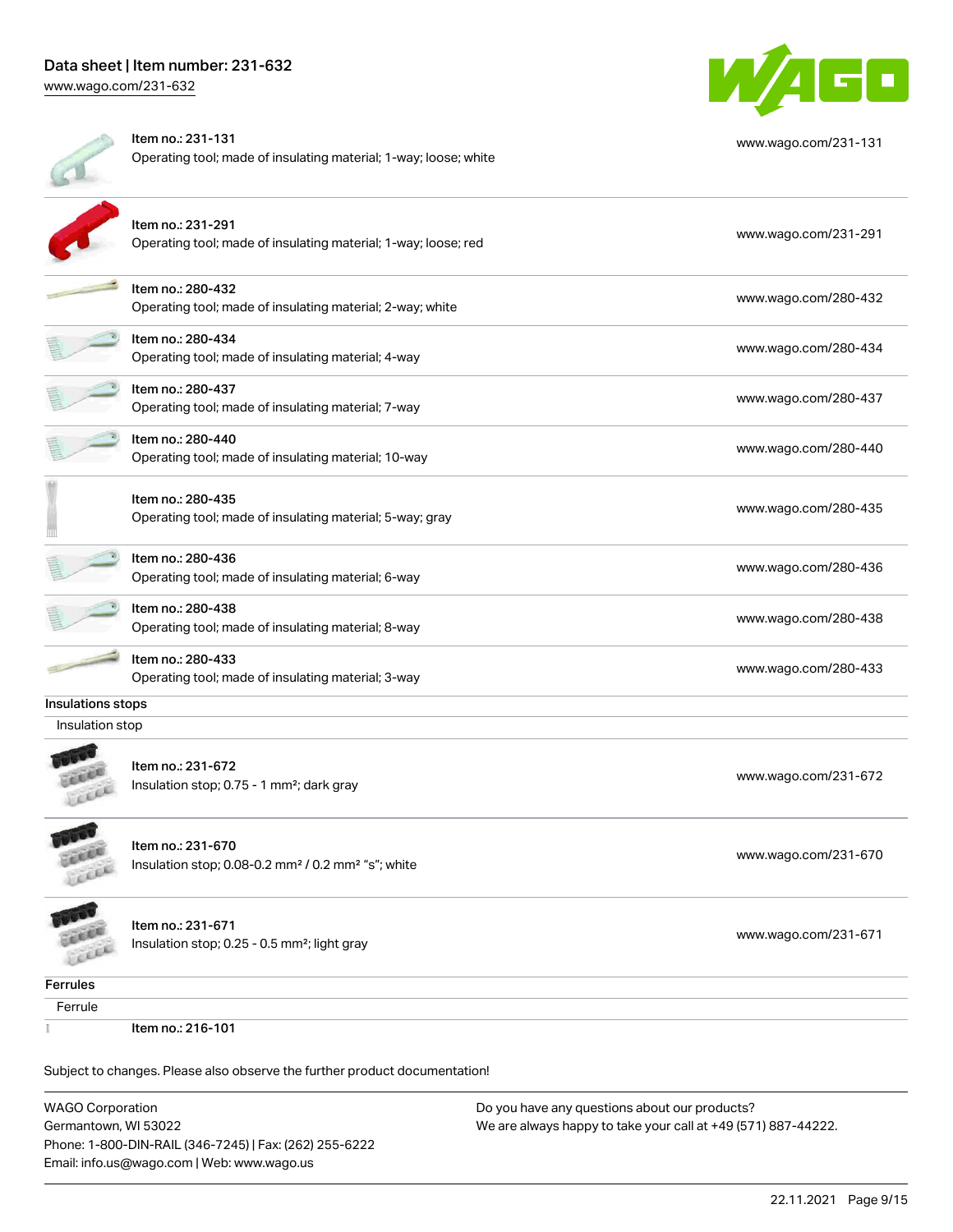

|    | Ferrule; Sleeve for 0.5 mm <sup>2</sup> / AWG 22; uninsulated; electro-tin plated; silver-colored                                                                                  | www.wago.com/216-101 |
|----|------------------------------------------------------------------------------------------------------------------------------------------------------------------------------------|----------------------|
|    | Item no.: 216-104<br>Ferrule; Sleeve for 1.5 mm <sup>2</sup> / AWG 16; uninsulated; electro-tin plated; silver-colored                                                             | www.wago.com/216-104 |
|    | Item no.: 216-106<br>Ferrule; Sleeve for 2.5 mm <sup>2</sup> / AWG 14; uninsulated; electro-tin plated; silver-colored                                                             | www.wago.com/216-106 |
| ž. | Item no.: 216-102<br>Ferrule; Sleeve for 0.75 mm <sup>2</sup> / AWG 20; uninsulated; electro-tin plated; silver-colored                                                            | www.wago.com/216-102 |
|    | Item no.: 216-103<br>Ferrule; Sleeve for 1 mm <sup>2</sup> / AWG 18; uninsulated; electro-tin plated                                                                               | www.wago.com/216-103 |
|    | Item no.: 216-123<br>Ferrule; Sleeve for 1 mm <sup>2</sup> / AWG 18; uninsulated; electro-tin plated; silver-colored                                                               | www.wago.com/216-123 |
|    | Item no.: 216-122<br>Ferrule; Sleeve for 0.75 mm <sup>2</sup> / AWG 20; uninsulated; electro-tin plated; silver-colored                                                            | www.wago.com/216-122 |
|    | Item no.: 216-124<br>Ferrule; Sleeve for 1.5 mm <sup>2</sup> / AWG 16; uninsulated; electro-tin plated                                                                             | www.wago.com/216-124 |
|    | Item no.: 216-142<br>Ferrule; Sleeve for 0.75 mm <sup>2</sup> / 18 AWG; uninsulated; electro-tin plated; electrolytic copper; gastight<br>crimped; acc. to DIN 46228, Part 1/08.92 | www.wago.com/216-142 |
|    | Item no.: 216-132<br>Ferrule; Sleeve for 0.34 mm <sup>2</sup> / AWG 24; uninsulated; electro-tin plated                                                                            | www.wago.com/216-132 |
|    | Item no.: 216-121<br>Ferrule; Sleeve for 0.5 mm <sup>2</sup> / AWG 22; uninsulated; electro-tin plated; silver-colored                                                             | www.wago.com/216-121 |
|    | Item no.: 216-143<br>Ferrule; Sleeve for 1 mm <sup>2</sup> / AWG 18; uninsulated; electro-tin plated; electrolytic copper; gastight<br>crimped; acc. to DIN 46228, Part 1/08.92    | www.wago.com/216-143 |
| I. | Item no.: 216-131<br>Ferrule; Sleeve for 0.25 mm <sup>2</sup> / AWG 24; uninsulated; electro-tin plated; silver-colored                                                            | www.wago.com/216-131 |
|    | Item no.: 216-141<br>Ferrule; Sleeve for 0.5 mm <sup>2</sup> / 20 AWG; uninsulated; electro-tin plated; electrolytic copper; gastight<br>crimped; acc. to DIN 46228, Part 1/08.92  | www.wago.com/216-141 |
|    | Item no.: 216-152<br>Ferrule; Sleeve for 0.34 mm <sup>2</sup> / AWG 24; uninsulated; electro-tin plated                                                                            | www.wago.com/216-152 |
|    | Item no.: 216-203<br>Ferrule; Sleeve for 1 mm <sup>2</sup> / AWG 18; insulated; electro-tin plated; red                                                                            | www.wago.com/216-203 |
|    | Item no.: 216-202<br>Ferrule; Sleeve for 0.75 mm <sup>2</sup> / 18 AWG; insulated; electro-tin plated; gray                                                                        | www.wago.com/216-202 |
|    | Item no.: 216-151<br>Ferrule; Sleeve for 0.25 mm <sup>2</sup> / AWG 24; uninsulated; electro-tin plated                                                                            | www.wago.com/216-151 |
|    |                                                                                                                                                                                    |                      |

Subject to changes. Please also observe the further product documentation!

WAGO Corporation Germantown, WI 53022 Phone: 1-800-DIN-RAIL (346-7245) | Fax: (262) 255-6222 Email: info.us@wago.com | Web: www.wago.us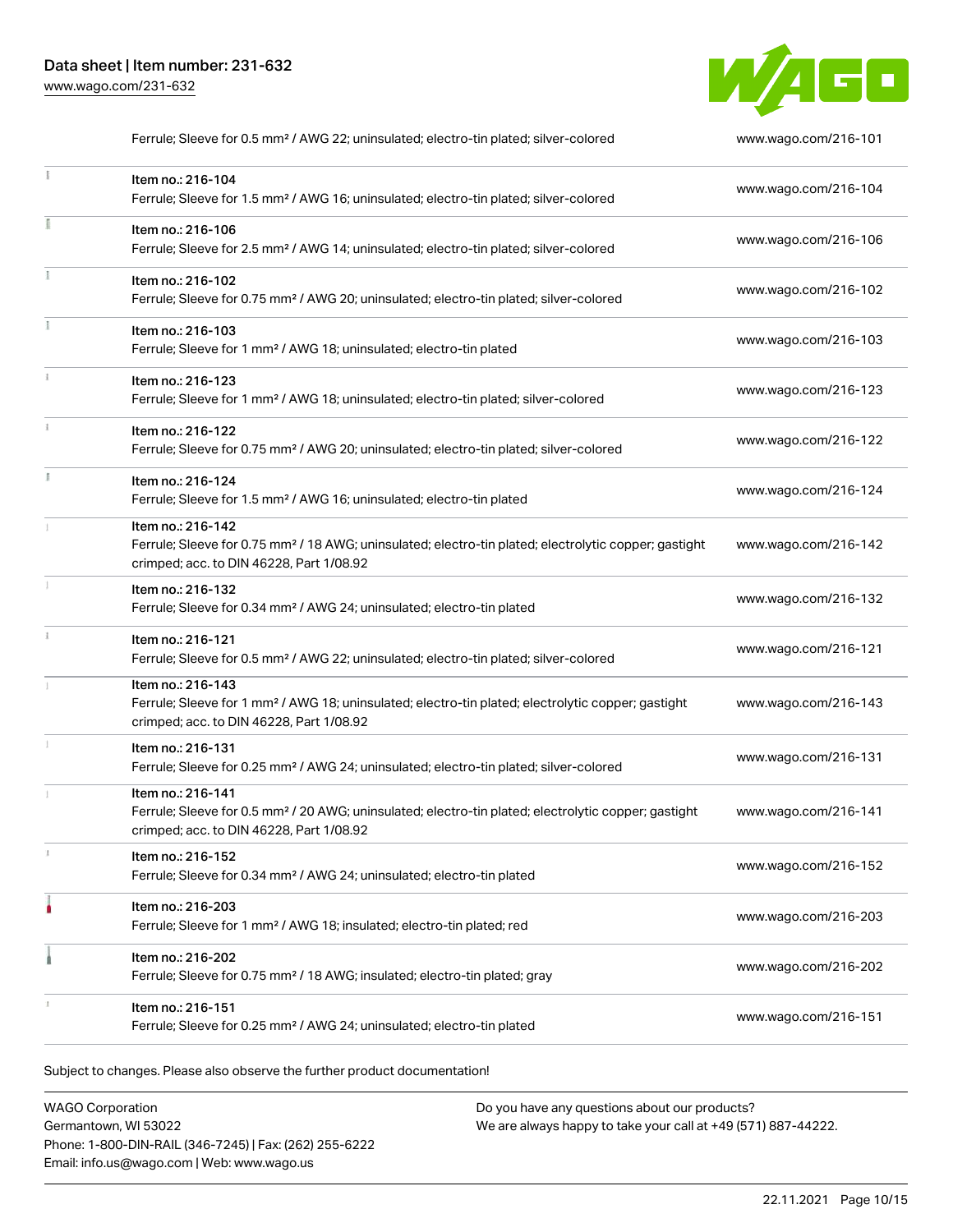[www.wago.com/231-632](http://www.wago.com/231-632)



| Item no.: 216-204<br>Ferrule; Sleeve for 1.5 mm <sup>2</sup> / AWG 16; insulated; electro-tin plated; black                                                                                             | www.wago.com/216-204 |
|---------------------------------------------------------------------------------------------------------------------------------------------------------------------------------------------------------|----------------------|
| Item no.: 216-144<br>Ferrule; Sleeve for 1.5 mm <sup>2</sup> / AWG 16; uninsulated; electro-tin plated; electrolytic copper; gastight<br>crimped; acc. to DIN 46228, Part 1/08.92; silver-colored       | www.wago.com/216-144 |
| Item no.: 216-201<br>Ferrule; Sleeve for 0.5 mm <sup>2</sup> / 20 AWG; insulated; electro-tin plated; white                                                                                             | www.wago.com/216-201 |
| Item no.: 216-223<br>Ferrule; Sleeve for 1 mm <sup>2</sup> / AWG 18; insulated; electro-tin plated; red                                                                                                 | www.wago.com/216-223 |
| Item no.: 216-241<br>Ferrule; Sleeve for 0.5 mm <sup>2</sup> / 20 AWG; insulated; electro-tin plated; electrolytic copper; gastight<br>crimped; acc. to DIN 46228, Part 4/09.90; white                  | www.wago.com/216-241 |
| Item no.: 216-242<br>Ferrule; Sleeve for 0.75 mm <sup>2</sup> / 18 AWG; insulated; electro-tin plated; electrolytic copper; gastight<br>crimped; acc. to DIN 46228, Part 4/09.90; gray                  | www.wago.com/216-242 |
| Item no.: 216-222<br>Ferrule; Sleeve for 0.75 mm <sup>2</sup> / 18 AWG; insulated; electro-tin plated; gray                                                                                             | www.wago.com/216-222 |
| Item no.: 216-221<br>Ferrule; Sleeve for 0.5 mm <sup>2</sup> / 20 AWG; insulated; electro-tin plated; white                                                                                             | www.wago.com/216-221 |
| Item no.: 216-224<br>Ferrule; Sleeve for 1.5 mm <sup>2</sup> / AWG 16; insulated; electro-tin plated; black                                                                                             | www.wago.com/216-224 |
| Item no.: 216-243<br>Ferrule; Sleeve for 1 mm <sup>2</sup> / AWG 18; insulated; electro-tin plated; electrolytic copper; gastight crimped; www.wago.com/216-243<br>acc. to DIN 46228, Part 4/09.90; red |                      |
| Item no.: 216-244<br>Ferrule; Sleeve for 1.5 mm <sup>2</sup> / AWG 16; insulated; electro-tin plated; electrolytic copper; gastight<br>crimped; acc. to DIN 46228, Part 4/09.90; black                  | www.wago.com/216-244 |
| Item no.: 216-263<br>Ferrule; Sleeve for 1 mm <sup>2</sup> / AWG 18; insulated; electro-tin plated; electrolytic copper; gastight crimped; www.wago.com/216-263<br>acc. to DIN 46228, Part 4/09.90; red |                      |
| Item no.: 216-264<br>Ferrule; Sleeve for 1.5 mm <sup>2</sup> / AWG 16; insulated; electro-tin plated; electrolytic copper; gastight<br>crimped; acc. to DIN 46228, Part 4/09.90; black                  | www.wago.com/216-264 |
| Item no.: 216-284<br>Ferrule; Sleeve for 1.5 mm <sup>2</sup> / AWG 16; insulated; electro-tin plated; electrolytic copper; gastight<br>crimped; acc. to DIN 46228, Part 4/09.90; black                  | www.wago.com/216-284 |
| Item no.: 216-262<br>Ferrule; Sleeve for 0.75 mm <sup>2</sup> / 18 AWG; insulated; electro-tin plated; electrolytic copper; gastight<br>crimped; acc. to DIN 46228, Part 4/09.90; gray                  | www.wago.com/216-262 |
| Item no.: 216-301<br>Ferrule; Sleeve for 0.25 mm <sup>2</sup> / AWG 24; insulated; electro-tin plated; yellow                                                                                           | www.wago.com/216-301 |
| Item no.: 216-321<br>Ferrule; Sleeve for 0.25 mm <sup>2</sup> / AWG 24; insulated; electro-tin plated; yellow                                                                                           | www.wago.com/216-321 |
|                                                                                                                                                                                                         |                      |

Subject to changes. Please also observe the further product documentation!

WAGO Corporation Germantown, WI 53022 Phone: 1-800-DIN-RAIL (346-7245) | Fax: (262) 255-6222 Email: info.us@wago.com | Web: www.wago.us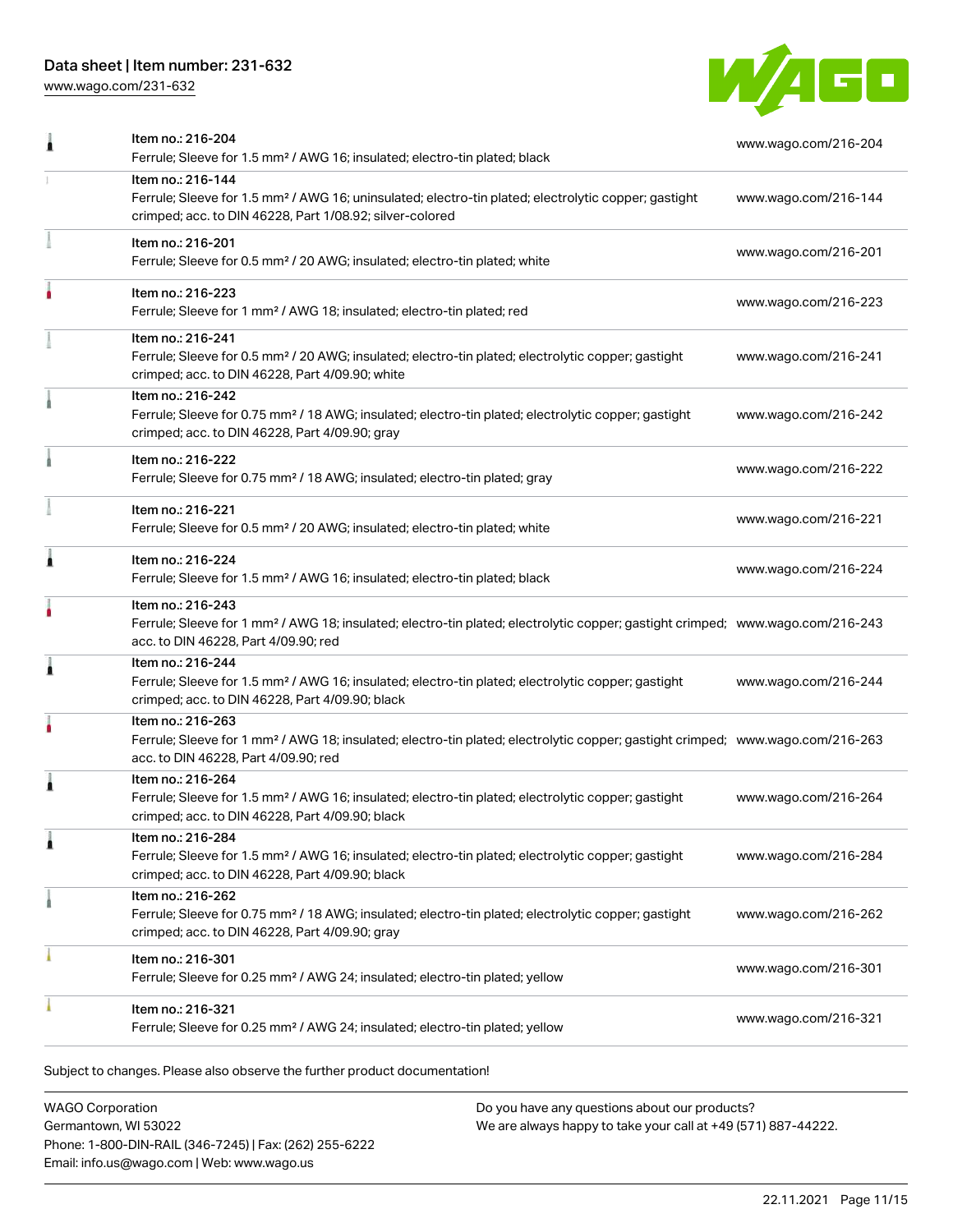[www.wago.com/231-632](http://www.wago.com/231-632)



|                                                         | Item no.: 216-322<br>Ferrule; Sleeve for 0.34 mm <sup>2</sup> / 22 AWG; insulated; electro-tin plated; green           |            |     | www.wago.com/216-322 |
|---------------------------------------------------------|------------------------------------------------------------------------------------------------------------------------|------------|-----|----------------------|
| ۸                                                       | Item no.: 216-302<br>Ferrule; Sleeve for 0.34 mm <sup>2</sup> / 22 AWG; insulated; electro-tin plated; light turquoise |            |     | www.wago.com/216-302 |
| Jumpers                                                 |                                                                                                                        |            |     |                      |
| Jumper                                                  |                                                                                                                        |            |     |                      |
|                                                         | Item no.: 231-905<br>Jumper; for conductor entry; 5-way; insulated; gray                                               |            |     | www.wago.com/231-905 |
|                                                         | Item no.: 231-903<br>Jumper; for conductor entry; 3-way; insulated; gray                                               |            |     | www.wago.com/231-903 |
|                                                         | Item no.: 231-907<br>Jumper; for conductor entry; 7-way; insulated; gray                                               |            |     | www.wago.com/231-907 |
|                                                         | Item no.: 231-910<br>Jumper; for conductor entry; 10-way; insulated; gray                                              |            |     | www.wago.com/231-910 |
|                                                         | Item no.: 231-902<br>Jumper; for conductor entry; 2-way; insulated; gray                                               |            |     | www.wago.com/231-902 |
| <b>Strain relief</b>                                    |                                                                                                                        |            |     |                      |
| Strain relief housing                                   |                                                                                                                        |            |     |                      |
|                                                         | Item no.: 232-632<br>Strain relief housing; orange                                                                     |            |     | www.wago.com/232-632 |
| Coding                                                  |                                                                                                                        |            |     |                      |
| Coding                                                  |                                                                                                                        |            |     |                      |
|                                                         | Item no.: 231-129<br>Coding key; snap-on type; light gray                                                              |            |     | www.wago.com/231-129 |
| Cover                                                   |                                                                                                                        |            |     |                      |
| Cover                                                   |                                                                                                                        |            |     |                      |
|                                                         | Item no.: 231-669<br>Lockout caps; for covering unused clamping units; orange                                          |            |     | www.wago.com/231-669 |
| <b>Downloads</b><br><b>Documentation</b>                |                                                                                                                        |            |     |                      |
|                                                         |                                                                                                                        |            |     |                      |
| <b>Additional Information</b><br>Technical explanations |                                                                                                                        | 2019 Apr 3 | pdf | Download             |

Subject to changes. Please also observe the further product documentation!

WAGO Corporation Germantown, WI 53022 Phone: 1-800-DIN-RAIL (346-7245) | Fax: (262) 255-6222 Email: info.us@wago.com | Web: www.wago.us Do you have any questions about our products? We are always happy to take your call at +49 (571) 887-44222.

2.0 MB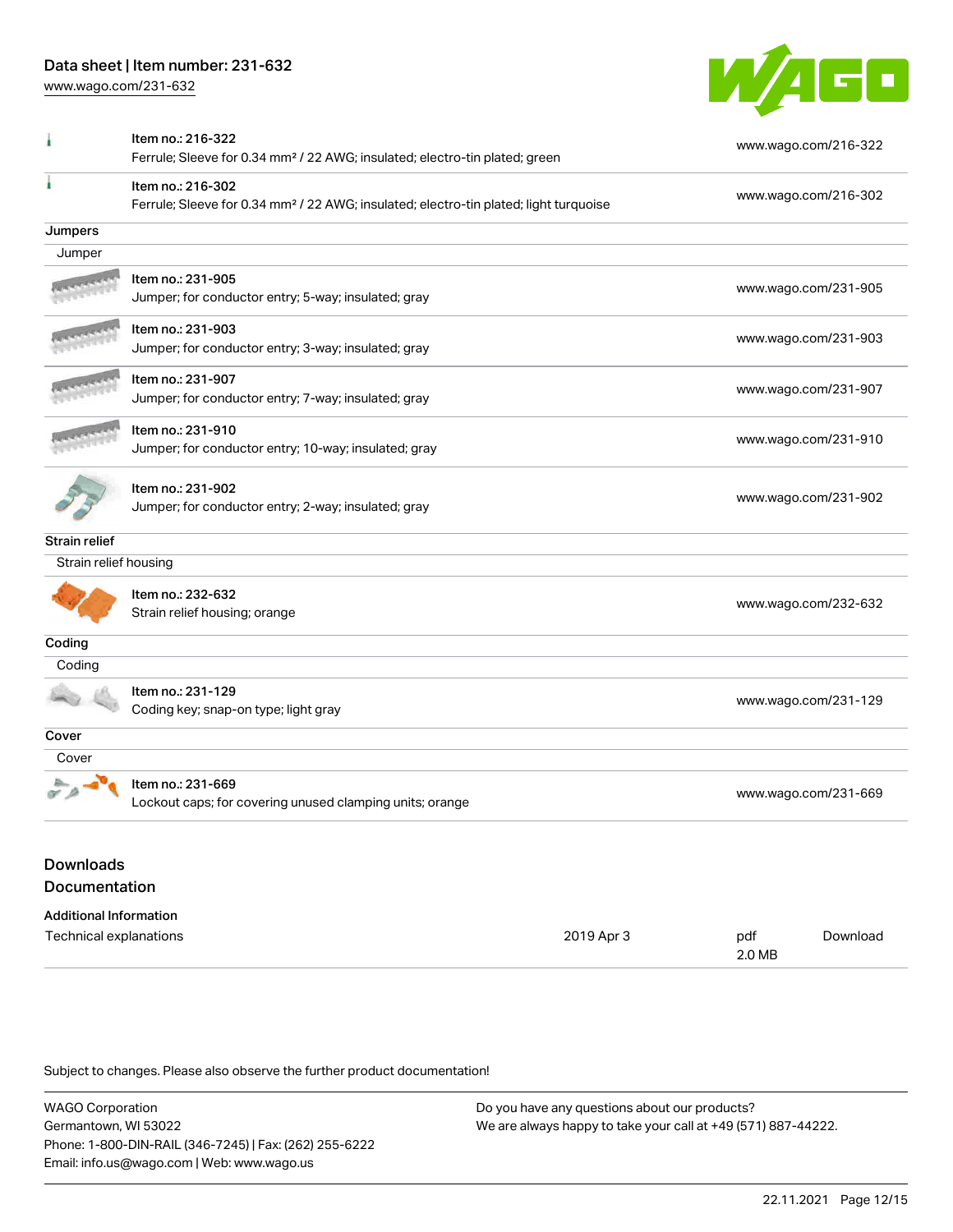

| <b>CAD files</b>                        |            |          |
|-----------------------------------------|------------|----------|
| <b>CAD</b> data                         |            |          |
| 2D/3D Models 231-632                    | <b>URL</b> | Download |
| <b>CAE</b> data                         |            |          |
| ZUKEN Portal 231-632                    | <b>URL</b> | Download |
| EPLAN Data Portal 231-632               | <b>URL</b> | Download |
| <b>Environmental Product Compliance</b> |            |          |

#### Compliance Search

| Environmental Product Compliance 231-632                                                                                                  | URL | Download |
|-------------------------------------------------------------------------------------------------------------------------------------------|-----|----------|
| 1-conductor male connector; CAGE CLAMP <sup>®</sup> ; 2.5 mm <sup>2</sup> ; Pin spacing 5.08 mm; 2-pole;<br>2,50 mm <sup>2</sup> ; orange |     |          |

# Installation Notes



Inserting a conductor via 3.5 mm screwdriver – CAGE CLAMP® actuation parallel to conductor entry.



Inserting a conductor via 3.5 mm screwdriver – CAGE CLAMP® actuation perpendicular to conductor entry.



Inserting a conductor into CAGE CLAMP® unit via operating lever (231-291).

Subject to changes. Please also observe the further product documentation!

WAGO Corporation Germantown, WI 53022 Phone: 1-800-DIN-RAIL (346-7245) | Fax: (262) 255-6222 Email: info.us@wago.com | Web: www.wago.us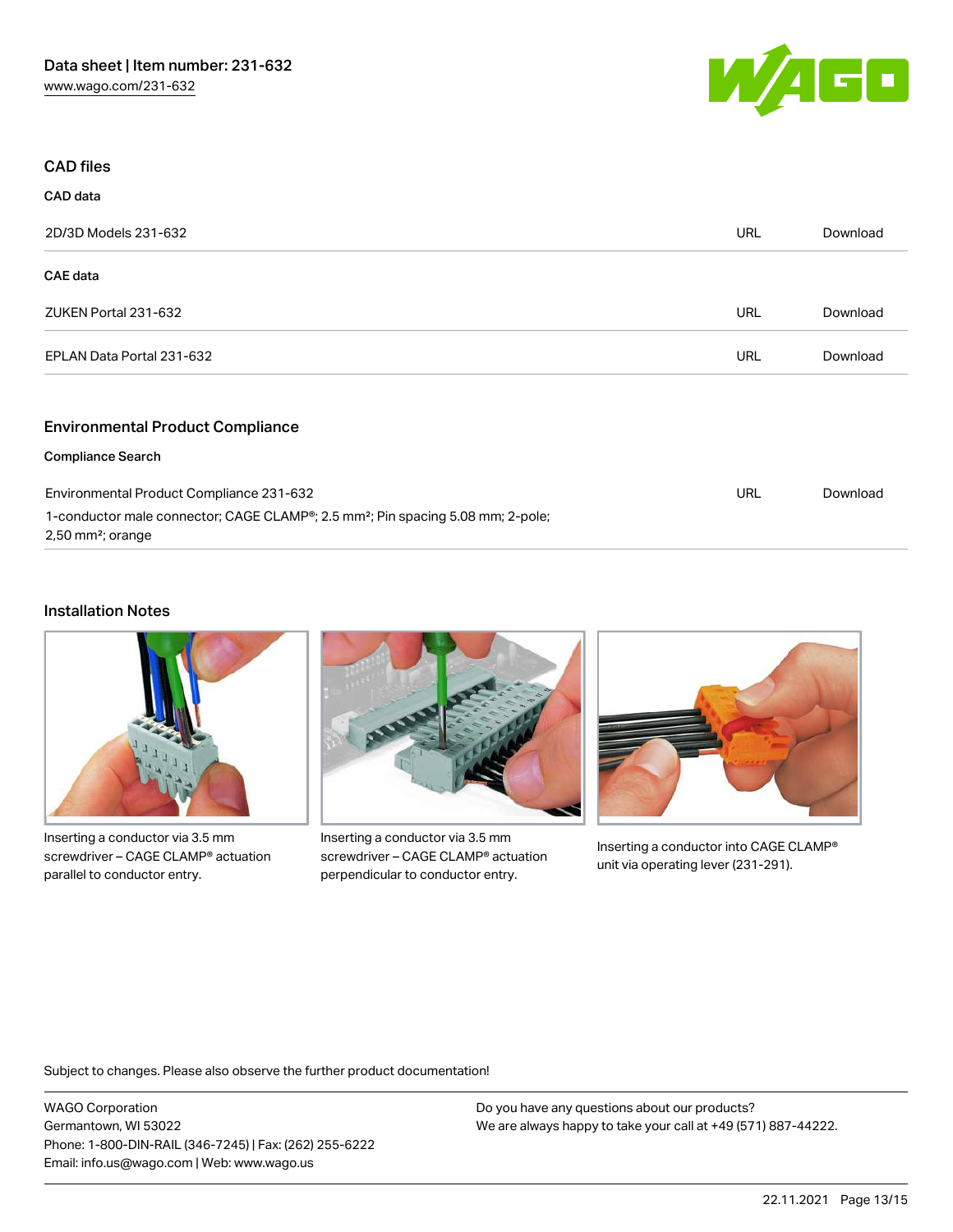[www.wago.com/231-632](http://www.wago.com/231-632)





Inserting a conductor via operating tool.

Coding



Coding a male header – fitting coding key(s).



Testing – female connector with CAGE CLAMP®

Integrated test ports for testing perpendicular to conductor entry via 2 or 2.3 mm Ø test plug

#### Installation

Subject to changes. Please also observe the further product documentation!

WAGO Corporation Germantown, WI 53022 Phone: 1-800-DIN-RAIL (346-7245) | Fax: (262) 255-6222 Email: info.us@wago.com | Web: www.wago.us